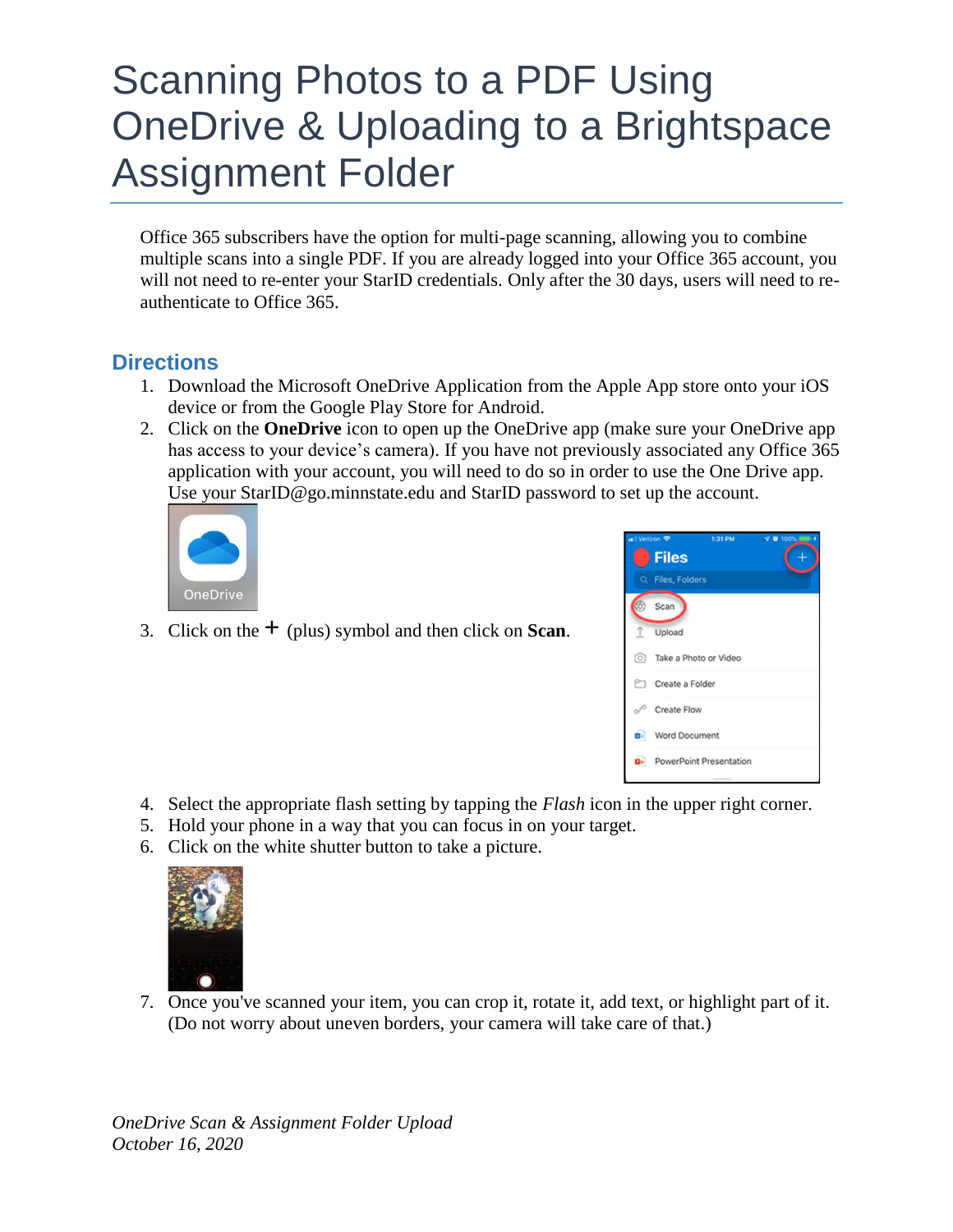8. Click on **Confirm**.





- 10. For multiple photos/scans repeat steps 5, 6, 7 and 8.
- 11. Noticed the number above the arrow increases as you add more photos/scans.
- 12. When you have taken your last photo, now you can click on the arrow itself.



13. Click on **Done** when you have taken all your photos/scans.



- 14. Type in file name of your newly scanned file in the *Save As* field.
- 15. Ensure you are saving to correct folder in the *Save To* area.
- 16. Click on the *checkmark* icon in the upper right hand corner to save to your OneDrive.



*OneDrive Scan & Assignment Folder Upload October 16, 2020*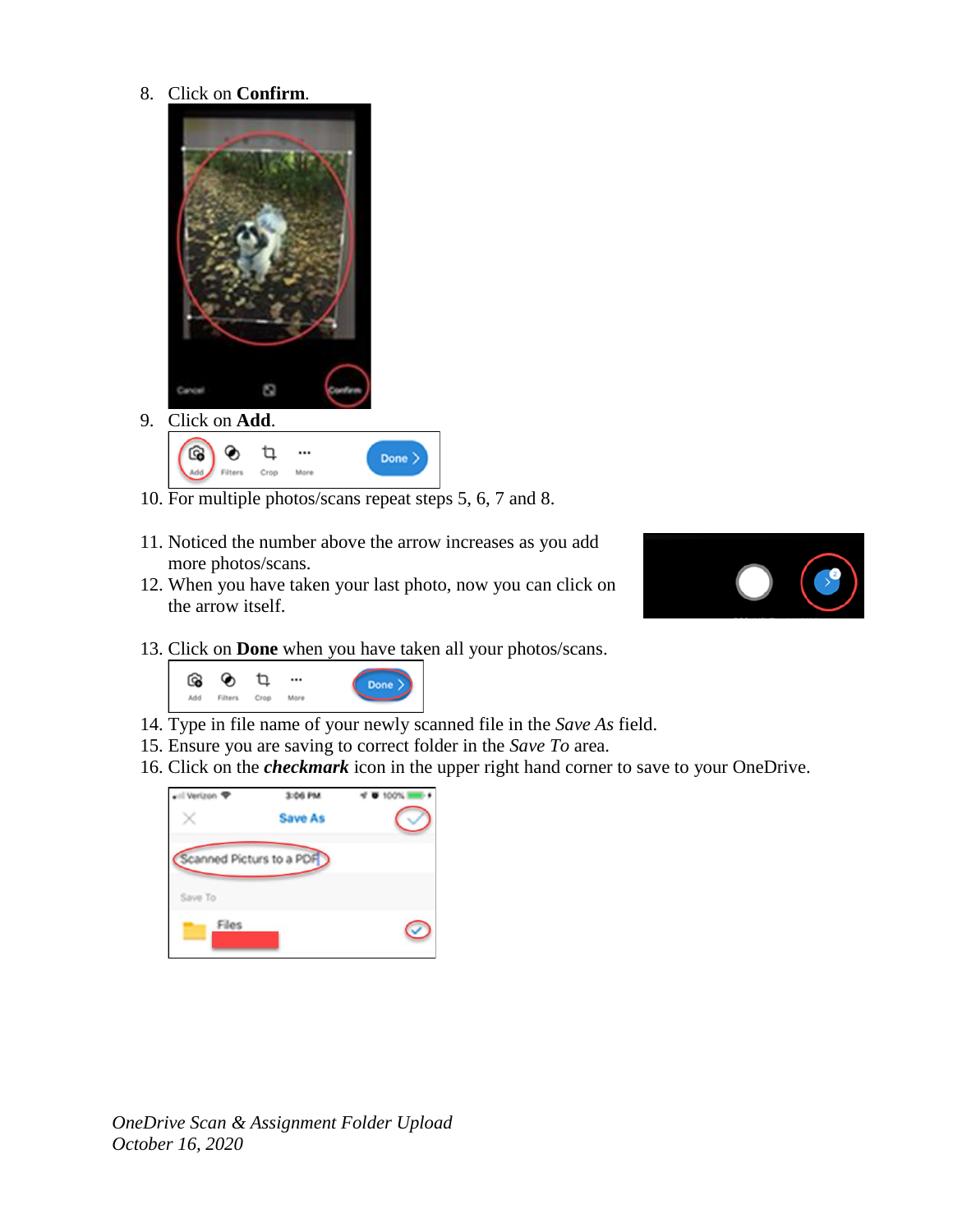17. Once you are in your [Brightspace](https://saintpaul.ims.mnscu.edu/) course, click on **Assignments** found under Assessments.



18. Click on the *Assignment folder* you wish to upload file to.

| Assignments                             |
|-----------------------------------------|
| <b>View History</b>                     |
| Assignment                              |
| No Category                             |
| <b>OneDrive Scanned Pictures to PDF</b> |

19. Next, click on **Add a File**.





- 21. Check box next to pdf file you wish to upload.
- 22. Click on **Add**.

| n    |                                                         |                                        |  |
|------|---------------------------------------------------------|----------------------------------------|--|
| Name |                                                         | Modified                               |  |
|      | Scanned Photos to a<br>Documents/Scanned Photos to a P. | Oct 14, 2020 2:47 PM                   |  |
|      |                                                         |                                        |  |
|      |                                                         |                                        |  |
|      |                                                         |                                        |  |
|      |                                                         |                                        |  |
|      |                                                         |                                        |  |
|      |                                                         | Disconnect marti.dockenilsaintpaul.edu |  |
|      |                                                         |                                        |  |
|      |                                                         |                                        |  |
|      |                                                         |                                        |  |

*OneDrive Scan & Assignment Folder Upload October 16, 2020*